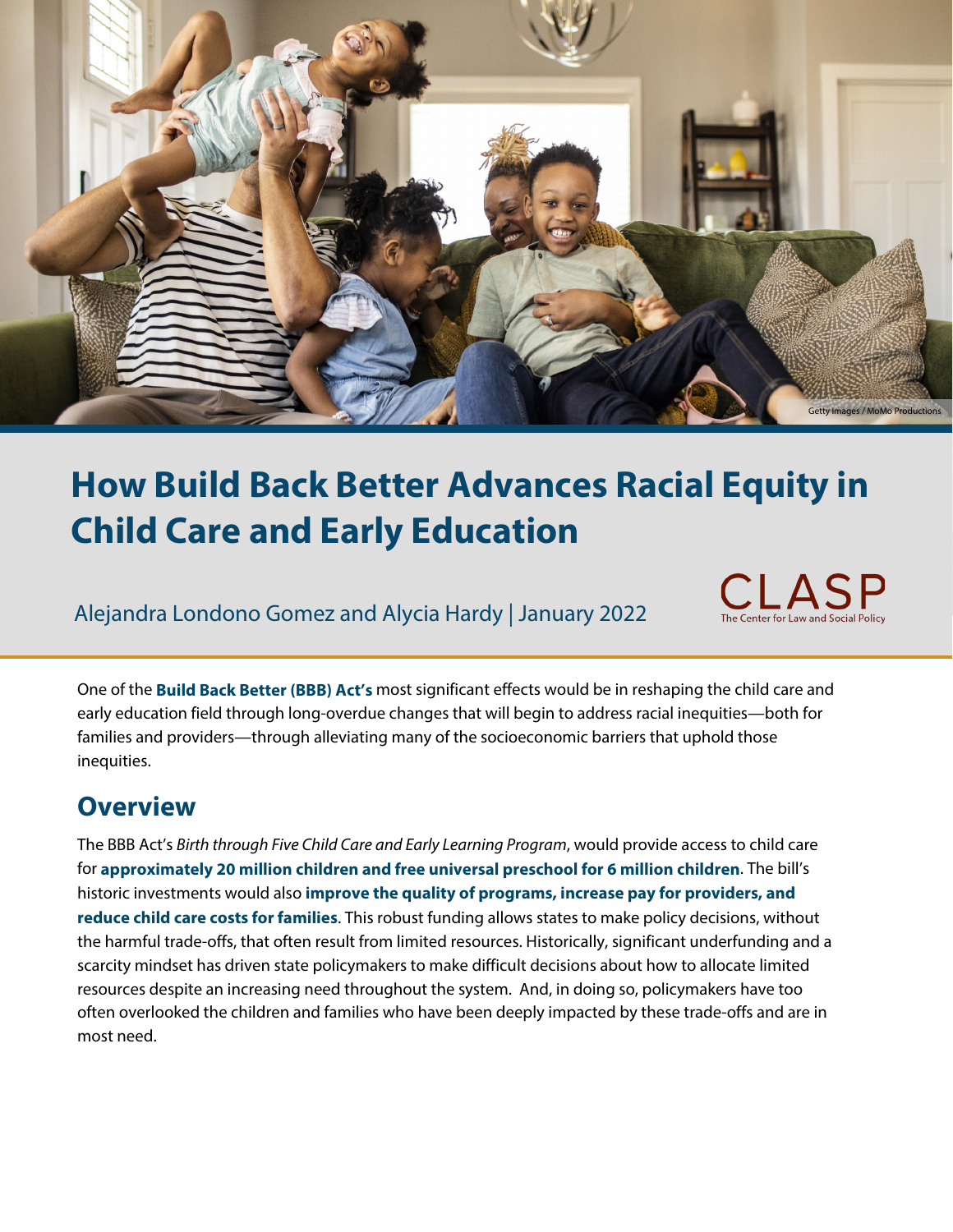#### **Historical Racial Inequities**

These harmful trade-offs **[have disproportionately impacted Black and other communities of color](https://www.clasp.org/press-room/news-clips/build-back-better-we-must-build-back-black)** particularly those with the lowest incomes. Despite **[exacerbated needs due to generations of](https://www.childtrends.org/publications/federal-policies-can-address-the-impact-of-structural-racism-on-black-families-access-to-early-care-and-education)  [exclusionary and harmful policies,](https://www.childtrends.org/publications/federal-policies-can-address-the-impact-of-structural-racism-on-black-families-access-to-early-care-and-education)** communities of color often endure **[inequitable access to child care](https://www.clasp.org/publications/report/brief/anti-racist-approach-supporting-child-care-through-covid-19-and-beyond)  [and early education programs](https://www.clasp.org/publications/report/brief/anti-racist-approach-supporting-child-care-through-covid-19-and-beyond)**. Moreover, providers—**[who are disproportionately women of color](https://nwlc.org/wp-content/uploads/2017/12/final_nwlc_Undervalued2017.pdf)** are **[chronically underpaid, face barriers to licensing, and receive little support for their long-term](https://www.epi.org/publication/child-care-workers-arent-paid-enough-to-make-ends-meet/)  [business sustainability.](https://www.epi.org/publication/child-care-workers-arent-paid-enough-to-make-ends-meet/)**

The historic, systemic, and structural racism that plagues the United States has done tremendous harm to the child care and early education system. The BBB Act's child care and early education provisions will begin to address some of these socioeconomic inequities.

### **Creating an Equitable System**

The BBB Act's significant funding will be foundational to creating an equitable child care and early education system by:

**Reaching more children than ever before, including millions of children of color who have been previously [directly and indirectly excluded](https://www.clasp.org/sites/default/files/publications/2017/12/2017_EquityStartsEarly_0.pdf) from child care assistance**. The BBB Act would set up child care as an entitlement program, meaning funds are made available to states based on the population of eligible children and families, instead of relying on a limited amount of funds to determine how many children and families can be served. The entitlement structure will provide child care assistance to **[90 percent of families with children under age 6](https://www.whitehouse.gov/build-back-better/)**, and as a result, would significantly expand access for families of color. To ensure families across the country have this expanded access, the BBB Act prohibits states—which will play a key role in implementing the program—from instituting more restrictive eligibility requirements beyond families' income and parents' participation in eligible activities. Historically, **[more restrictive policies have created](https://www.urban.org/sites/default/files/publication/104777/assessing-child-care-subsidies-through-an-equity-lens.pdf)  [additional barriers for families of color with low incomes](https://www.urban.org/sites/default/files/publication/104777/assessing-child-care-subsidies-through-an-equity-lens.pdf)** who face intersecting racial and economic inequities that reduce access to economic opportunities. For example, the act would restrict additional requirements for child care assistance based on a child or parent's immigration status. Additionally, the universal pre-K program includes dedicated funding for children in families who are engaged in migrant or seasonal agricultural labor—a sector that is disproportionately comprised of **[Latino workers.](http://www.ncaeonline.org/resources/data-and-statistics/)**

**Targeting populations that are underserved and in which children of color are overrepresented due to systemic inequities.** Communities of color have been subjected to race-based discrimination due to **[decades of harmful policy](https://www.childtrends.org/publications/federal-policies-can-address-the-impact-of-structural-racism-on-black-families-access-to-early-care-and-education)** decisions across **[public institutions such as housing, labor,](https://www.ncbi.nlm.nih.gov/pmc/articles/PMC2915460/)  [education, health care, the justice system, and immigration](https://www.ncbi.nlm.nih.gov/pmc/articles/PMC2915460/)**. Furthermore, children and families of color have been forced to endure generational trauma, stress, and inequitable access to resources that has **[reduced their economic stability and access to opportunities](https://www.brookings.edu/research/long-shadows-the-black-white-gap-in-multigenerational-poverty/)**. Under the child care and early education provisions, states are required to prioritize federal funding to improve the quality and supply of services to communities that have been historically excluded. The BBB Act also prioritizes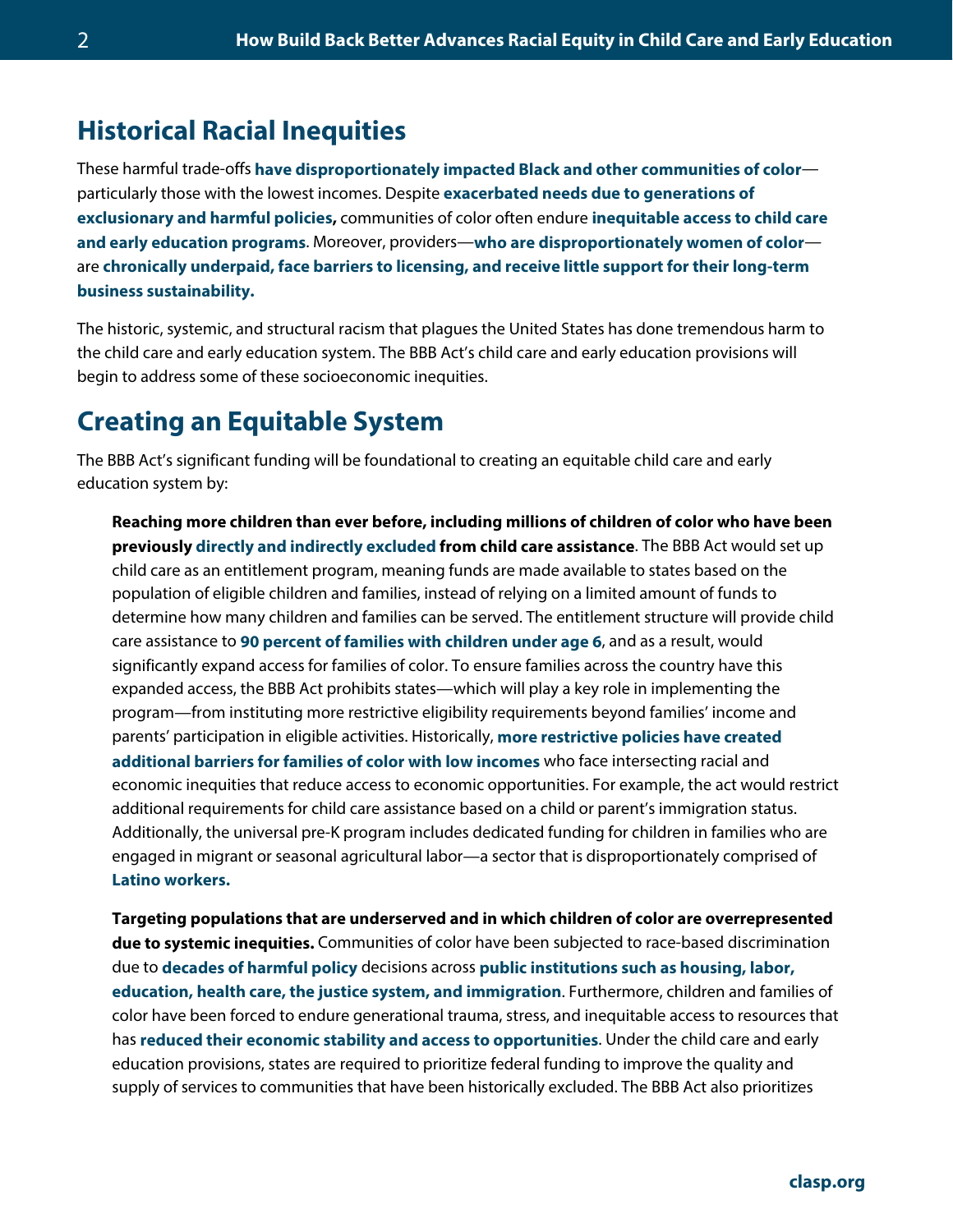providers who support children who have been underserved, by increasing the number of available providers and slots for those children. The pre-K provisions also allow states to award enhanced payments to local preschool programs that serve high percentages of children with low incomes, so the programs can better support health, educational, nutritional, social, and other family needs with comprehensive services. Because of the intersecting structural, racial, and socioeconomic inequities across public institutions, communities of color are overrepresented in the BBB Act's "underserved target populations." Populations that are underserved include dual language learners, children in families with low incomes, and children who receive care during non-traditional hours, to name a few.

**Increasing access to affordable child care by basing families' out-of-pocket cost for child care on annual income.** The child care and early education system has failed to meet the needs of the children who have been most marginalized by limiting their participation and leaving millions of families unable to access these programs, in part, due to high costs. These costs have disproportionately affected Black, Hispanic, and immigrant families, with **[69 percent of Black and 72](https://www.diversitydatakids.org/sites/default/files/2020-02/child-care_update.pdf)  [percent of Hispanic working parents likely to experience unaffordable child care as compared](https://www.diversitydatakids.org/sites/default/files/2020-02/child-care_update.pdf)  [to 63 percent of all working parents and 60 percent of white working parents](https://www.diversitydatakids.org/sites/default/files/2020-02/child-care_update.pdf)**. This is in part due to ongoing systemic and structural inequities that perpetuate overrepresentation of communities of color in 1) jobs paying lower wages, 2) the ranks of those experiencing higher unemployment rates, and 3) families living below the federal poverty level. Early childhood programs act as a public good that support **[widespread economic growth](https://www.rand.org/pubs/research_briefs/RB9145.html)** and stability, by **[helping to mitigate the impacts of](https://srcd.onlinelibrary.wiley.com/doi/10.1111/cdev.13696)  [poverty](https://srcd.onlinelibrary.wiley.com/doi/10.1111/cdev.13696)** and supporting increased **[access to economic opportunities](https://www.clasp.org/sites/default/files/publications/2018/11/Building%20Strong%20Foundations%20Racial%20Equity%20Brief.pdf)**. The BBB Act **[caps eligible](https://www.clasp.org/publications/fact-sheet/capping-co-pay-child-care-analysis)  [families' child care co-payments](https://www.clasp.org/publications/fact-sheet/capping-co-pay-child-care-analysis)** to **[the federal benchmark of 7 percent](https://childcareta.acf.hhs.gov/ccdf-fundamentals/family-copayment-contribution)** of annual family income and restricts providers from charging families additional co-payments. The infusion of federal investments in child care subsidies will increase provider payment rates to reflect the **[true cost of](https://www.costofchildcare.org/)  [care](https://www.costofchildcare.org/)**, eliminating the need for additional co-payments from families, while supporting providers' longterm sustainability. As a result, the BBB Act could help eligible families see a **\$5,000 - [\\$20,000 annual](https://edlabor.house.gov/imo/media/doc/2021-09-30%20BBB%20Child%20Care%20State-by-State%20Savings.pdf)  [cost savings,](https://edlabor.house.gov/imo/media/doc/2021-09-30%20BBB%20Child%20Care%20State-by-State%20Savings.pdf)** depending on the state where they live and their income level.

**Increasing provider wages and creating equitable pathways for participation and quality improvement.** The child care system began with the forced labor of **[Black women as caregivers for](https://www.clasp.org/sites/default/files/publications/2017/12/2017_EquityStartsEarly_0.pdf)  [white children during slavery.](https://www.clasp.org/sites/default/files/publications/2017/12/2017_EquityStartsEarly_0.pdf)** This history created the foundational **[racial, gender, and economic](https://www.epi.org/blog/black-womens-labor-market-history-reveals-deep-seated-race-and-gender-discrimination/)  [inequities](https://www.epi.org/blog/black-womens-labor-market-history-reveals-deep-seated-race-and-gender-discrimination/)** that is reflected today through the **[devaluation of the child care and](https://www.epi.org/publication/higher-wages-for-child-care-and-home-health-care-workers/) early education [profession](https://www.epi.org/publication/higher-wages-for-child-care-and-home-health-care-workers/)**. This sobering history underpins decades of insufficient federal investments, resulting in **[low wages for early educators,](https://www.bls.gov/oes/current/oes399011.htm)** low payment rates for providers, an **[overburdened system of public](https://home.treasury.gov/system/files/136/The-Economics-of-Childcare-Supply-09-14-final.pdf)  [assistance](https://home.treasury.gov/system/files/136/The-Economics-of-Childcare-Supply-09-14-final.pdf)**, and an overall lack of support for those who **[dedicate their lives to this critical work.](https://cscce.berkeley.edu/workforce-index-2020/wp-content/uploads/sites/2/2021/02/Early-Childhood-Workforce-Index-2020.pdf)**  The substantial costs of providing care to meet necessary but costly quality standards is often exacerbated by racial and economic inequities that create disproportionate barriers for providers of color. The provisions in the BBB Act support improvements to the quality of facilities, buildings, and other physical infrastructure. In addition, the act supports human infrastructure by creating equitable pathways and opportunities for a variety of provider types—including those who currently serve families under the Child Care and Development Block Grant—to become providers under the new system. It does so by allowing those who currently provide child care services three-and-a-half years to